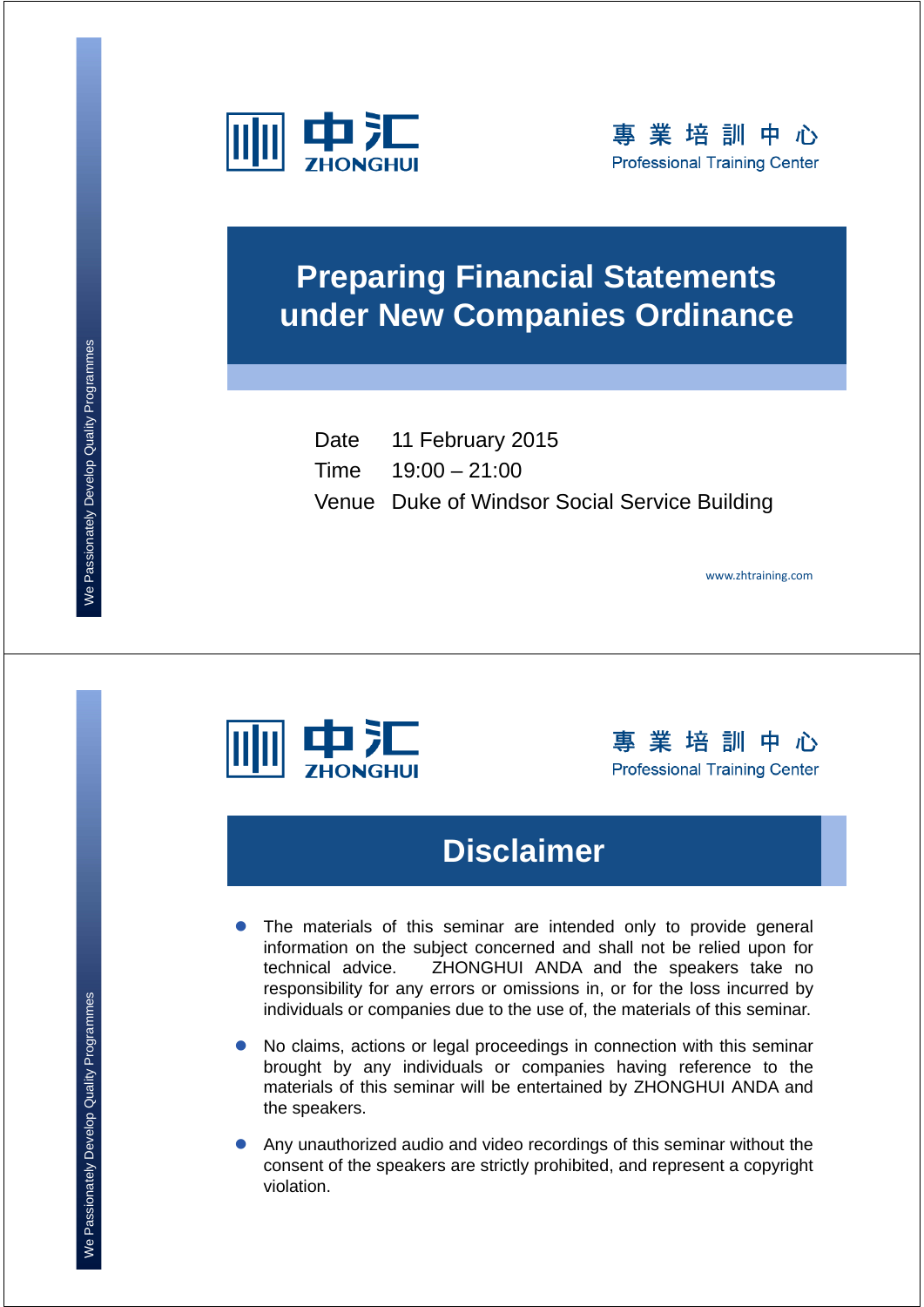

3

### **Introduction**

- Chapter 622 of HK Laws and effective from 3 March 2014
- 21 Parts, 921 Sections and 11 Schedules
- 12 Subsidiary Legislations
- Corporate insolvency, winding up, disqualification of directors, receivers, managers and prospectuses remain in old Ordinance and renamed Companies (Winding up and Miscellaneous Provisions) Ordinance
- $\blacksquare$  New accounting and audit requirements applicable to FS for period beginning on or after 3 March 2014 (first set year ending 31 March 2015)

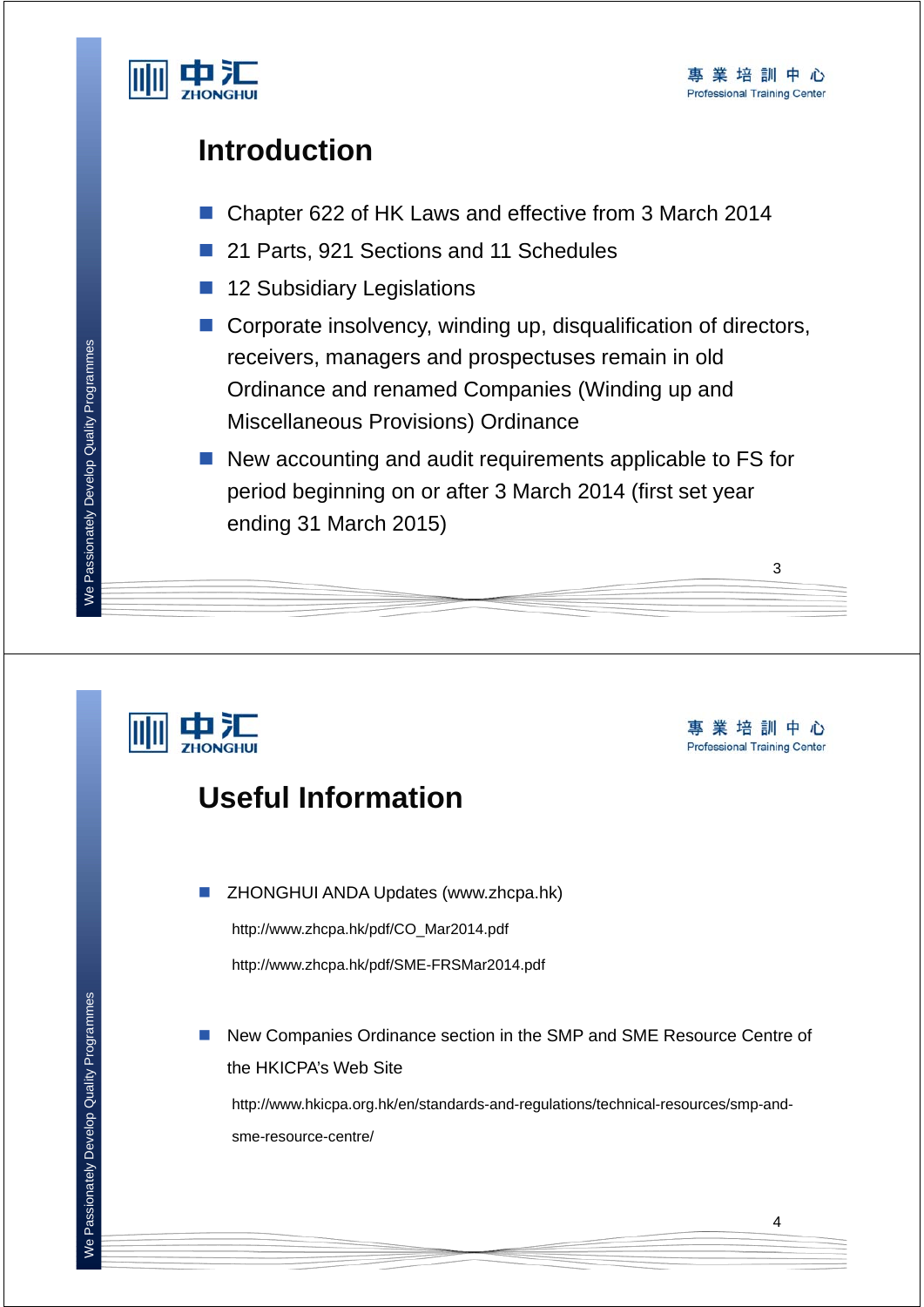

### **Preparation of Financial Statements**

Preparation of consolidated FS not required for parent at end of year if, in the year:

- **Nolly owned subsidiary; or**
- $\blacksquare$  Partially owned subsidiary,
	- at least 6 months before year end, directors notify members in writing not to prepare consolidated FS (notification relate to that year only); and
	- no member object 3 months before year end





5

#### **General requirements under Section 380**

- True and fair view (unless company falls within RE and use Revised SME-FRS)
- Disclosures under Part 1 of Schedule 4 (all companies):
	- outstanding loans made to eligible employees to buy company's shares
	- holding company's statement of financial position and reserve movement
	- particulars of ultimate parent undertaking
	- state whether prepared in accordance with applicable accounting standards
- Disclosure of auditor's remuneration under Part 2 of Schedule 4 (companies not falling within RE)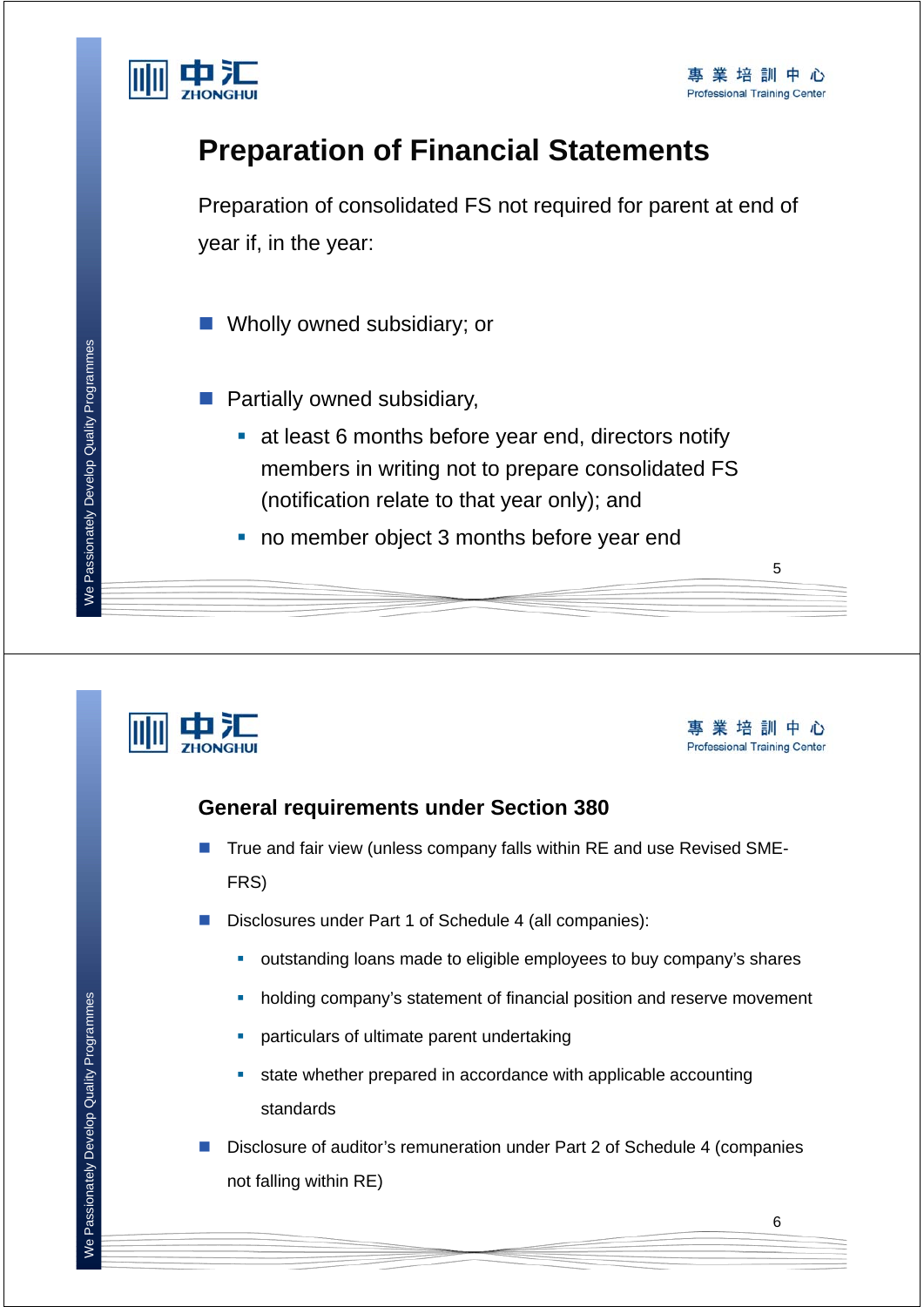

#### **Requirements under Section 381**

■ Consolidated FS include all subsidiaries

■ If within RE and use Revised SME-FRS, subsidiaries may be excluded (immaterial or involve expense and delay out of proportion to value to members)

 $\blacksquare$  If not fall within RE, may exclude immaterial subsidiaries



事業培訓中心 **Professional Training Center** 

7

#### **Requirements under Section 383(1)**

- FS contain, in notes:
	- **directors' emoluments**
	- **directors' retirement benefits**
	- payments or benefit for termination of directors' service
	- **-** loans, quasi-loans etc. to directors of company or its parent; directors controlled or connected parties
	- material interests of directors in transactions, arrangements or contracts entered into by the company (not required if falls within RE)
	- consideration to third parties for directors' services
- Details prescribed by Companies (Disclosure of Information about Benefits of Directors) Regulation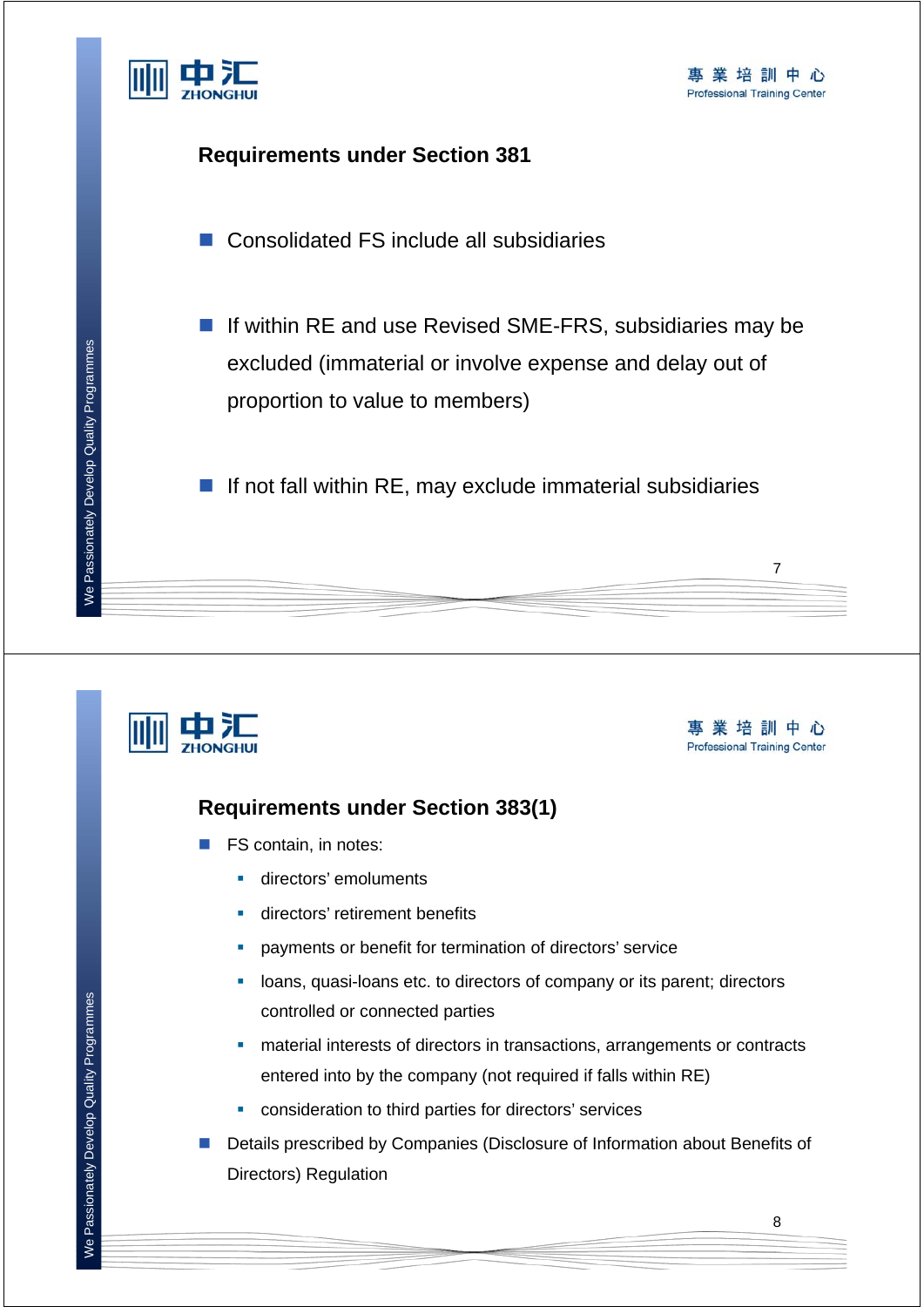

- **Permits private companies and companies limited by quarantee to** take advantage of RE
- Exemption applicable if company (or group) falls within RE, not whether in fact takes advantage of eligibility
- Following types of companies not permitted:
	- **banking business under Banking Ordinance**
	- regulated business under Securities and Futures Ordinance
	- accepts, by way of trade or business, loans of money, other than issue of debentures or other securities; or
	- insurance business, other than solely agent



事業培訓中心 **Professional Training Center** 

9

#### **Four types of eligible companies**

- **Previous Section 141D companies** 
	- no subsidiaries and not subsidiary of another company
	- **•** written approval from all shareholders each year
- Small private company (or group of small private companies)
- $\blacksquare$  Eligible private company (or group of eligible private companies)
- Small guarantee company (or group of small guarantee companies)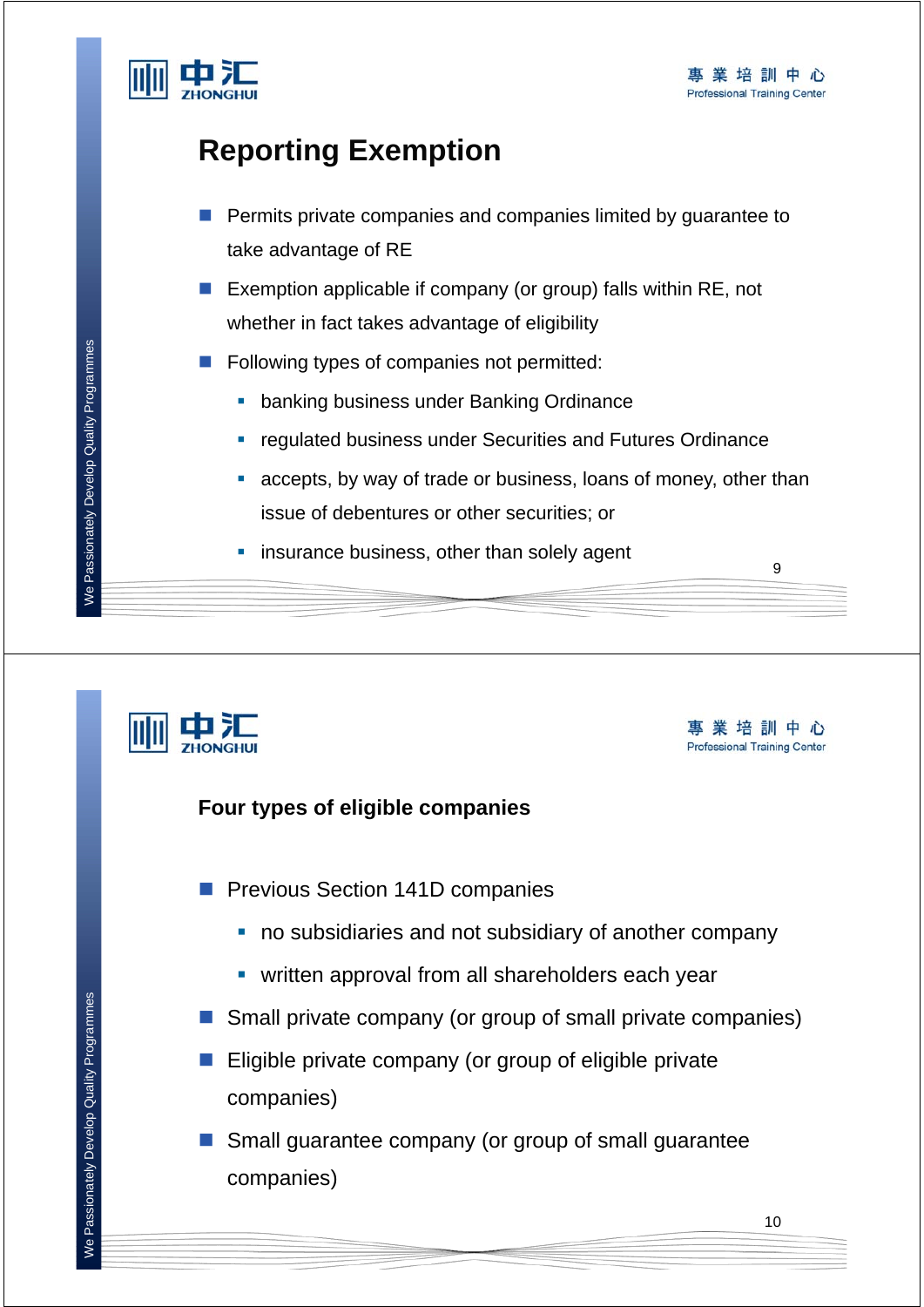

#### **Size tests for small private company (or group)**

Small private company if not exceed any 2 of following:

- Annual revenue of HK\$100 million
- Total assets of HK\$100 million at year end
- **100 employees**

Group of small private companies:

- Each group company qualify as small private company; and
- Group amounts not exceed 2 out of 3 of small size tests

事業培訓中心 **Professional Training Center** 

12

11

## **Size tests for eligible private company (or group)** Eligible private company if not exceed any 2 of following: Annual revenue of HK\$200 million ■ Total assets of HK\$200 million at year end **100 employees** Group of eligible private companies: ■ Each group company qualify as small private company or eligible private company; and Group amounts not exceed 2 out of 3 of larger size tests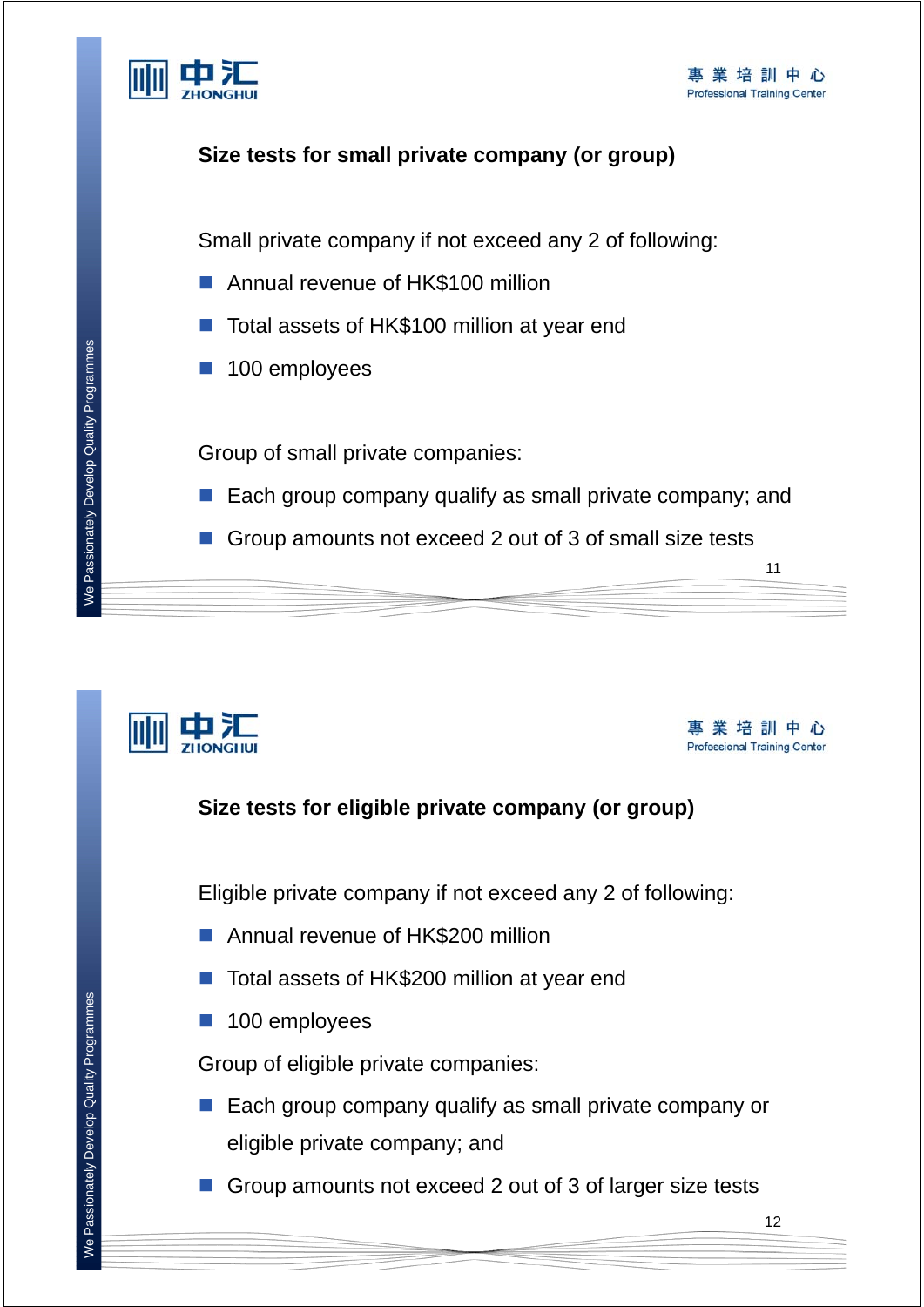

#### **Shareholders' approvals**

- For eligible private company, at least 75% members' resolution with none objecting
- $\blacksquare$  For group of eligible private companies, all group companies obtain at least 75% members' resolution (except group company that meet small private company category), with none objecting
- 75% calculated as a percentage of entire shareholding
- 13 Resolution defeated if any member objects at the meeting or written notice given at least 6 months before year end



事業培訓中心 **Professional Training Center** 

#### **Size tests for small guarantee company (or group)**

■ Small guarantee company if annual revenue not exceed HK\$ 25 million

Group of small guarantee companies:

- Each group company qualify as small guarantee company; and
- Group annual revenue not exceed HK\$25 million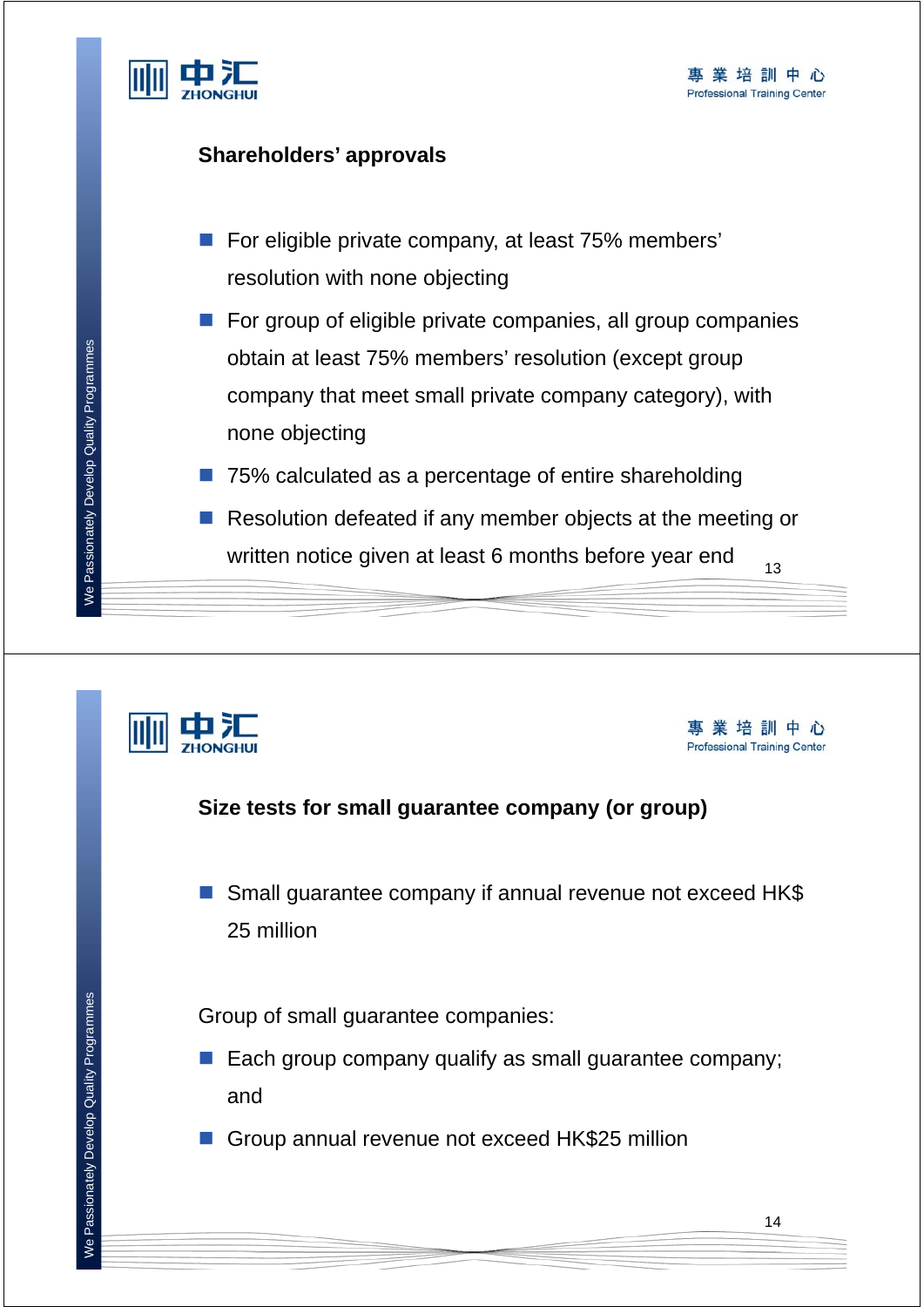

#### **Size tests in first year**

#### $\blacksquare$  Meet size tests in first year or last year

|                 | Year ended 31 March |      |  |  |
|-----------------|---------------------|------|--|--|
|                 | 2014                | 2015 |  |  |
| Meet size tests |                     | N    |  |  |
| Meet RE         | N/A                 |      |  |  |

|                 | Year ended 31 March |      |  |  |  |
|-----------------|---------------------|------|--|--|--|
|                 | 2014                | 2015 |  |  |  |
| Meet size tests | N                   |      |  |  |  |
| Meet RE         | N/A                 |      |  |  |  |



事業培訓中心 **Professional Training Center** 

16

#### **Size tests in subsequent years**

**If previously qualified, continue to qualify** 

#### **If fail for two consecutive years, fail to qualify in third year**

|                 | Year ended 31 March |        |      |      |  |
|-----------------|---------------------|--------|------|------|--|
|                 | 2014                | 2015   | 2016 | 2017 |  |
| Meet size tests | Y                   | N<br>N |      | N    |  |
| <b>Meet RE</b>  | N/A                 | Y<br>Y |      | N    |  |
|                 |                     |        |      |      |  |
|                 | Year ended 31 March |        |      |      |  |
|                 | 2014                | 2015   | 2016 | 2017 |  |
| Meet size tests | Y                   | N      | N    | Y    |  |
| <b>Meet RE</b>  | N/A                 | Y      | V    | N    |  |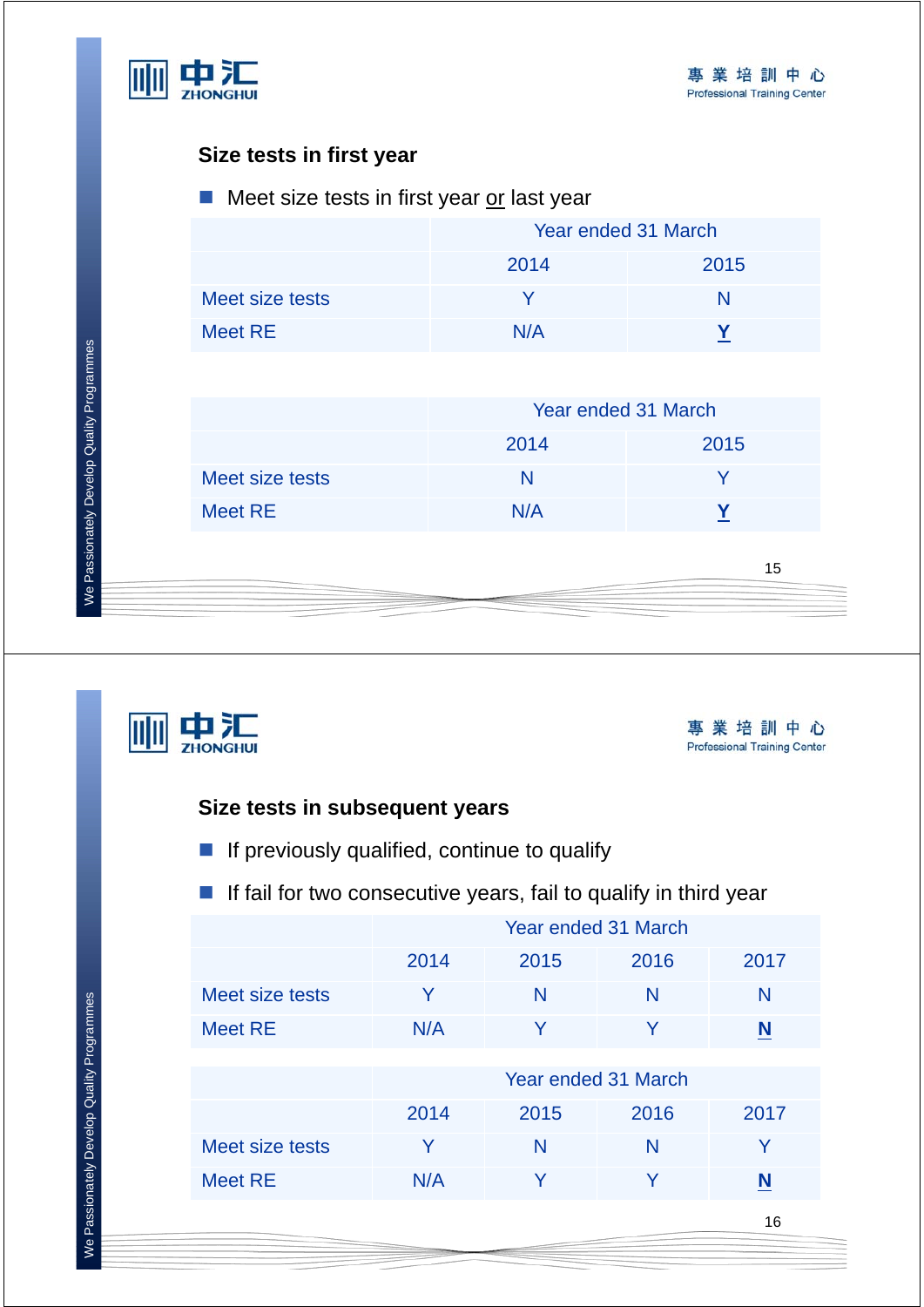

#### **Exception to two year grace period for losing entitlement**

 $\blacksquare$  Fail due to new group company, disqualify in that year immediately

|                 | Year ended 31 March  |      |                                    |  |  |
|-----------------|----------------------|------|------------------------------------|--|--|
|                 | 2014                 | 2015 | 2016                               |  |  |
| Meet size tests | Y                    | Y    | N (new group company)              |  |  |
| <b>Meet RE</b>  | N/A                  | Y    | N                                  |  |  |
|                 | Year ended 31 March  |      |                                    |  |  |
|                 | 2014<br>2015<br>2016 |      |                                    |  |  |
| Meet size tests | Y                    |      | N (own size) N (new group company) |  |  |
| <b>Meet RE</b>  | N/A                  | Y    | N                                  |  |  |
|                 |                      |      | 17                                 |  |  |





- $\blacksquare$  If previously disqualified, continue not qualify
- $\blacksquare$  If meet size tests for two consecutive years, qualify in third year

|                 |                     | Year ended 31 March |      |      |      |      |      |      |
|-----------------|---------------------|---------------------|------|------|------|------|------|------|
|                 |                     | 2014                | 2015 | 2016 | 2017 |      | 2018 | 2019 |
| Meet size tests |                     | Y                   | N    | N    | Y    |      | Y    | N    |
| <b>Meet RE</b>  |                     | N/A                 | Y    | Y    | N    |      | N    | Y    |
|                 | Year ended 31 March |                     |      |      |      |      |      |      |
|                 | 2014                |                     | 2015 | 2016 | 2017 |      | 2018 | 2019 |
| Meet size tests |                     | Y                   | N    | N    | Y    |      | N    | Y    |
| <b>Meet RE</b>  |                     | N/A                 | Y    | Y    | N    |      | N    | N    |
|                 | Year ended 31 March |                     |      |      |      |      |      |      |
|                 | 2014                | 2015                | 2016 | 2017 | 2018 | 2019 | 2020 | 2021 |
| Meet size tests | Y                   | N                   | N    | Y    | N    | Υ    | Y    | N    |
| <b>Meet RE</b>  | N/A                 | Y                   | Υ    | N    | N    | N    | N    | Y    |
|                 |                     |                     |      |      |      |      |      | 18   |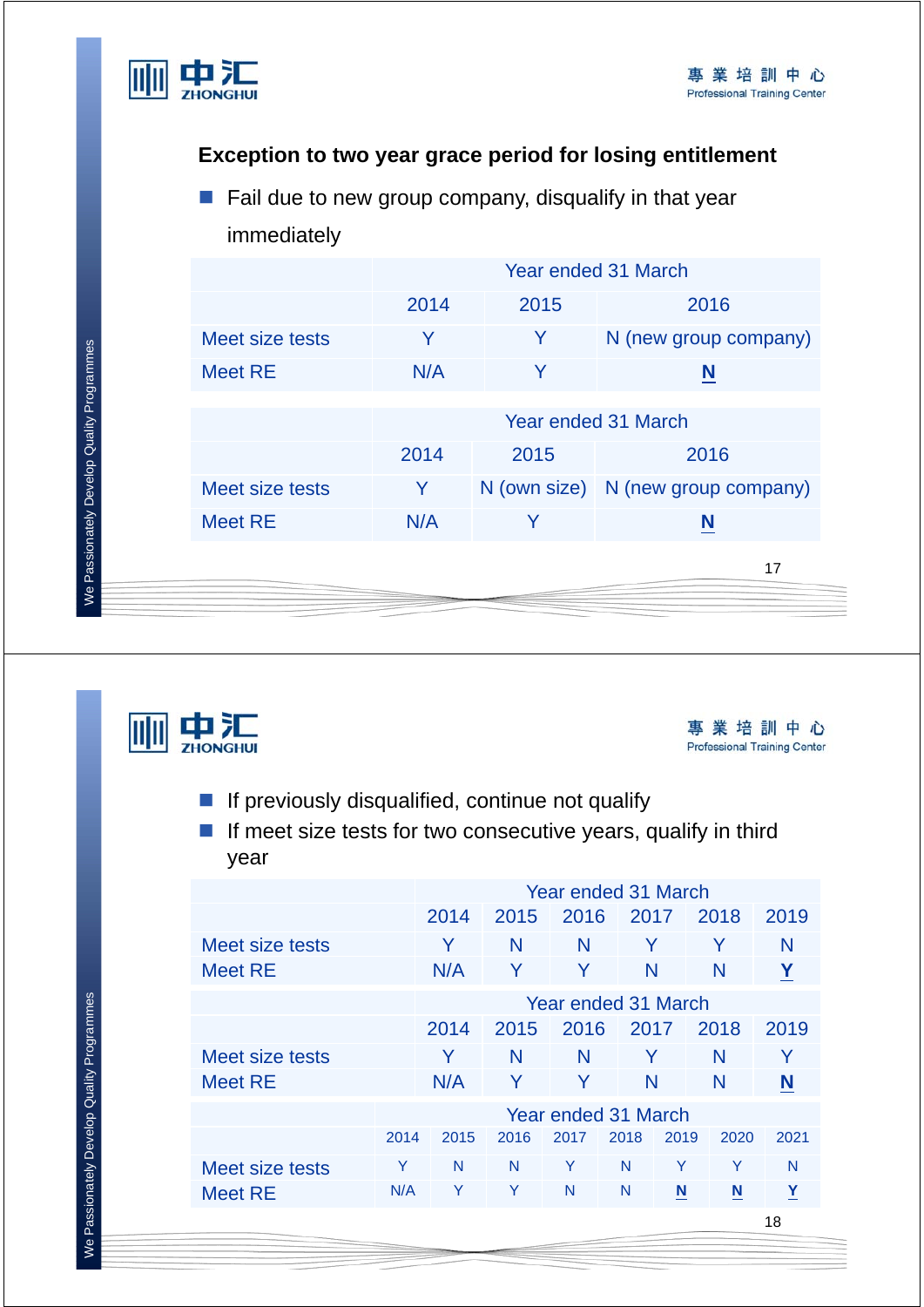19



#### **Interpretative guidance for size tests**

- Figures based on relevant FS i.e. using SME-FRS
- Reporting period shorter or longer than a year, revenue prorata to 12 months
- Group revenue and total assets after eliminating intergroup amounts
- Single company includes amounts with other group members
- Number of employees is average number (full-time or parttime):
	- **determine number of employees at each month end**
	- add all monthly numbers
	- **divide total by number of months**

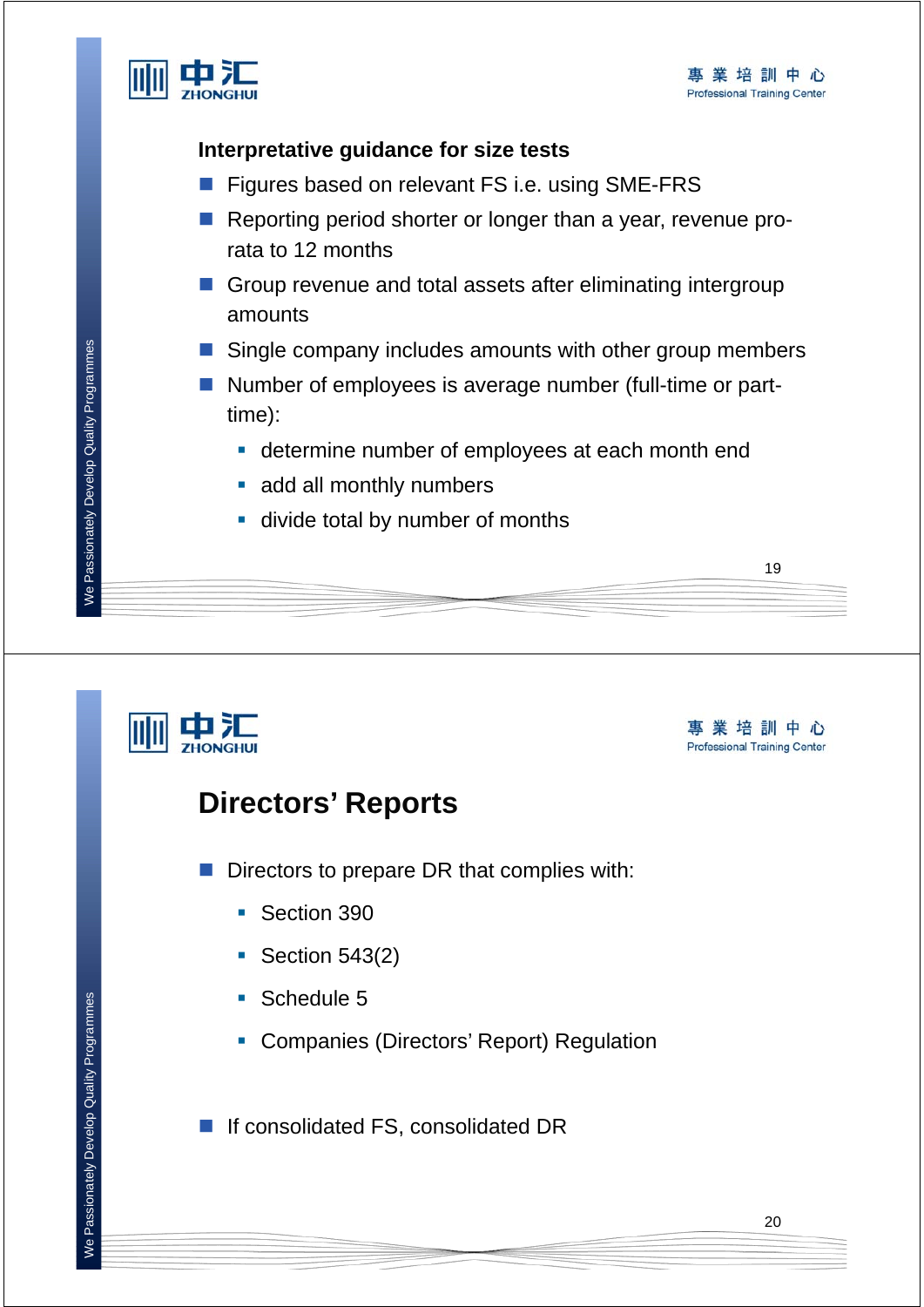

#### **General content of DR**

- Section 390
	- name of directors during year and up to date of DR
	- **principal activities**
	- particulars of other matter material for members' appreciation of state of affairs (directors consider not harmful to business)
- Section 391
	- **E** approved by directors and signed by director or company secretary
	- state name of signing person



事業培訓中心 **Professional Training Center** 

21

#### ■ Section 543

- contract by which a person undertakes management and administration of the whole or any substantial part of company's business
- not contract of directors' service or employment
- **statement of existence and duration of contract**
- name of every director and shadow director interested, and nature and extent of interest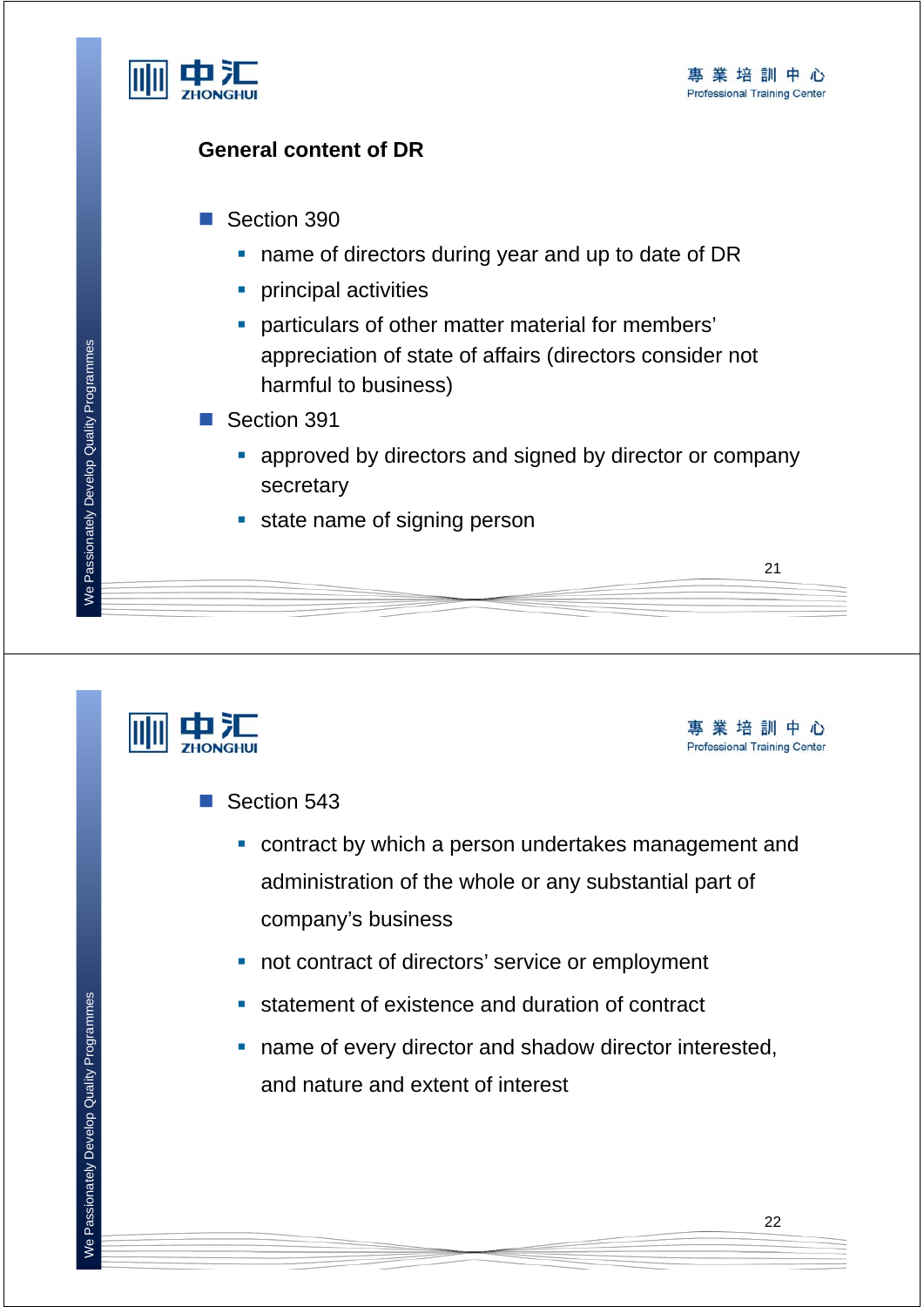

#### **Business review required by Schedule 5**

- Business review consists of:
	- fair review of company's business;
	- description of principal risks and uncertainties facing company;
	- particulars of important events affecting company since year end; and
	- **indication of likely future development in company's business.**
- Also include:
	- **analysis using financial key performance indicators;**
	- discussion on company's environmental policies and performance; compliance with laws and regulations; and
	- key relationships with employees, customers and suppliers



23

- Disclosure of information about impending developments or matters under negotiation not required if seriously prejudicial to company's interests
- Information required extends to any subsidiary if consolidated DR
- **Business review not required if:** 
	- **COMPANY falls within RE:**
	- company is wholly owned subsidiary of another body corporate in the year; or
	- special resolution of private company (75% members voted in person by proxy) not to prepare
- Resolution may include every subsequent year
- Resolution passed at least 6 months before end of year and revoked by special resolution
- Accounting Bulletin 5

We Passionately Develop Quality Programmes We Passionately Develop Quality Programmes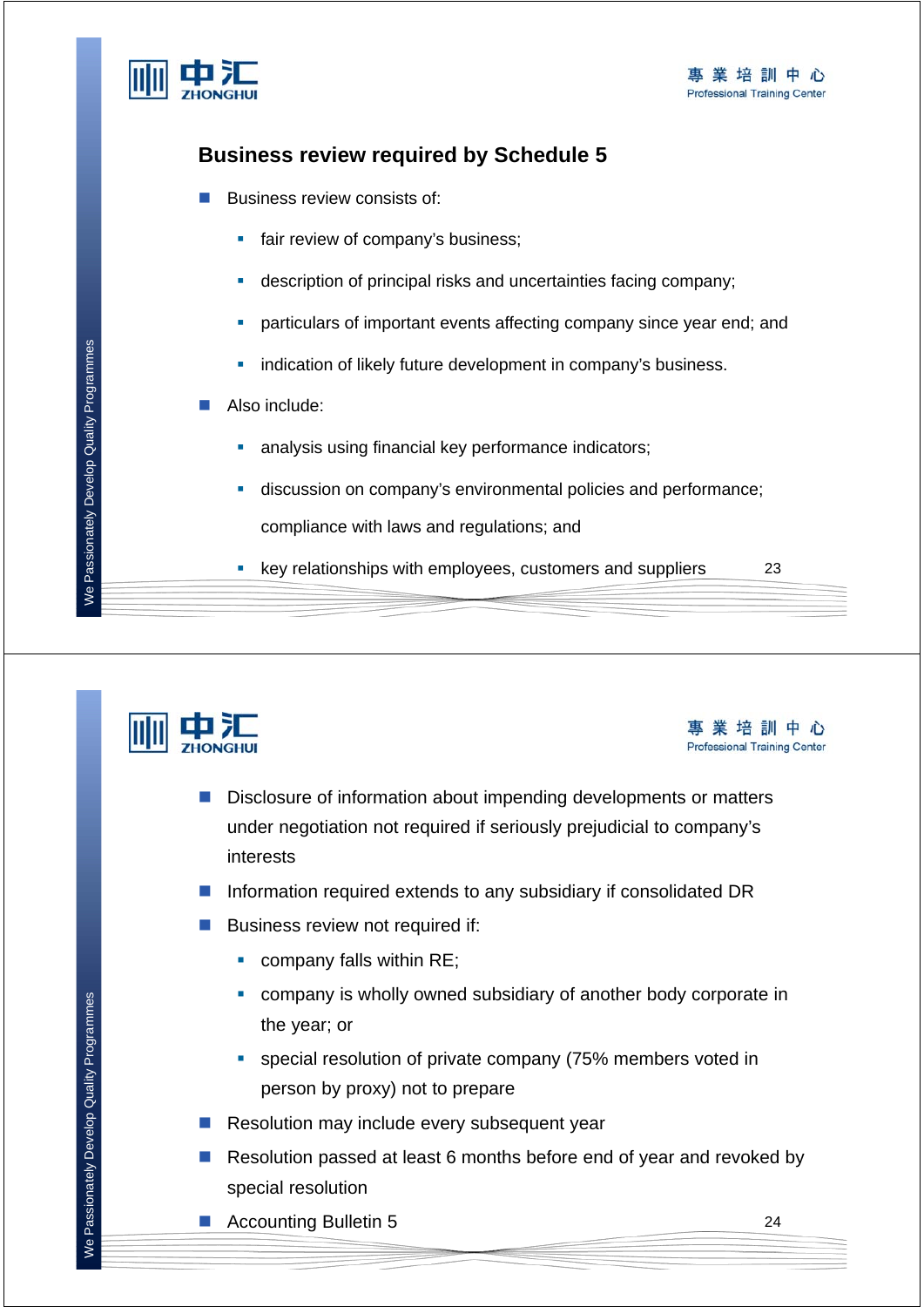

### **Information required by Companies (Directors' Report) Regulation**

#### **Disclosures not required if falls within RE**

- **E** Arrangements to enable directors to acquire benefits by means of acquisition of shares or debentures (company, subsidiaries, parent or fellow subsidiary is party)
- Donations of HK\$10,000 or above (not apply if wholly-owned subsidiary of another HK company)
- Reasons of director resigned or refused to stand for reelection relating to affairs of company
- 25 ■ Material interests of directors in transactions, arrangements or contracts entered into by subsidiaries, parent or fellow subsidiary



事業培訓中心 **Professional Training Center** 

#### **Disclosures required for all companies**

- **Particulars of shares issued**
- **Particulars of debentures issued**
- **Particulars of equity-linked agreement**
- Dividend recommended
- **Permitted indemnity provision in force**

Proposed transfer to reserves and particulars of change in fixed assets not required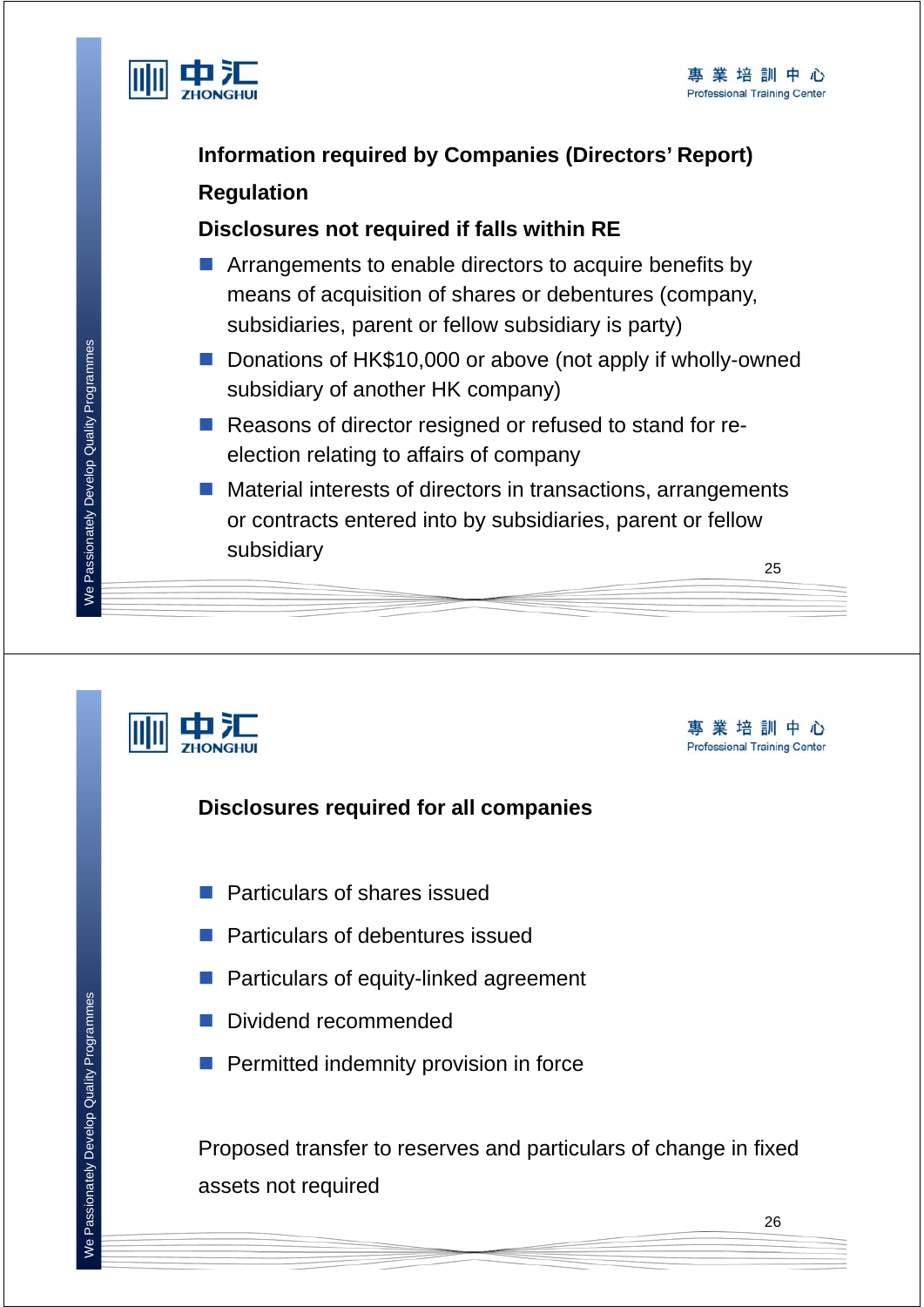

### **Revised SME-FRF and FRS**

- Reporting Exemption for private companies and companies limited by guarantee under Section 359 of New CO
- Revised SME-FRF and FRS effective for FS period beginning on or after 3 March 2014. Earlier application not permitted
- Non-HK company e.g. BVI company, subject to law of its place of incorporation and its constitution, qualifies for reporting under the SME-FRF when meeting same requirements of HK company
- Cover consolidated FS, business combinations and investments using equity method

# шэ

事業培訓中心 **Professional Training Center** 

27

### **Section 9 "Impairment of Assets"**

- **Impairment loss should not be reversed unless FV readily** apparent or recoverable amount measured reliably without undue cost
- **Minimum factors of external and internal sources of** information to be considered for reversal of impairments removed
- Carrying amount on reversal of impairment not exceed carrying amount if no impairment before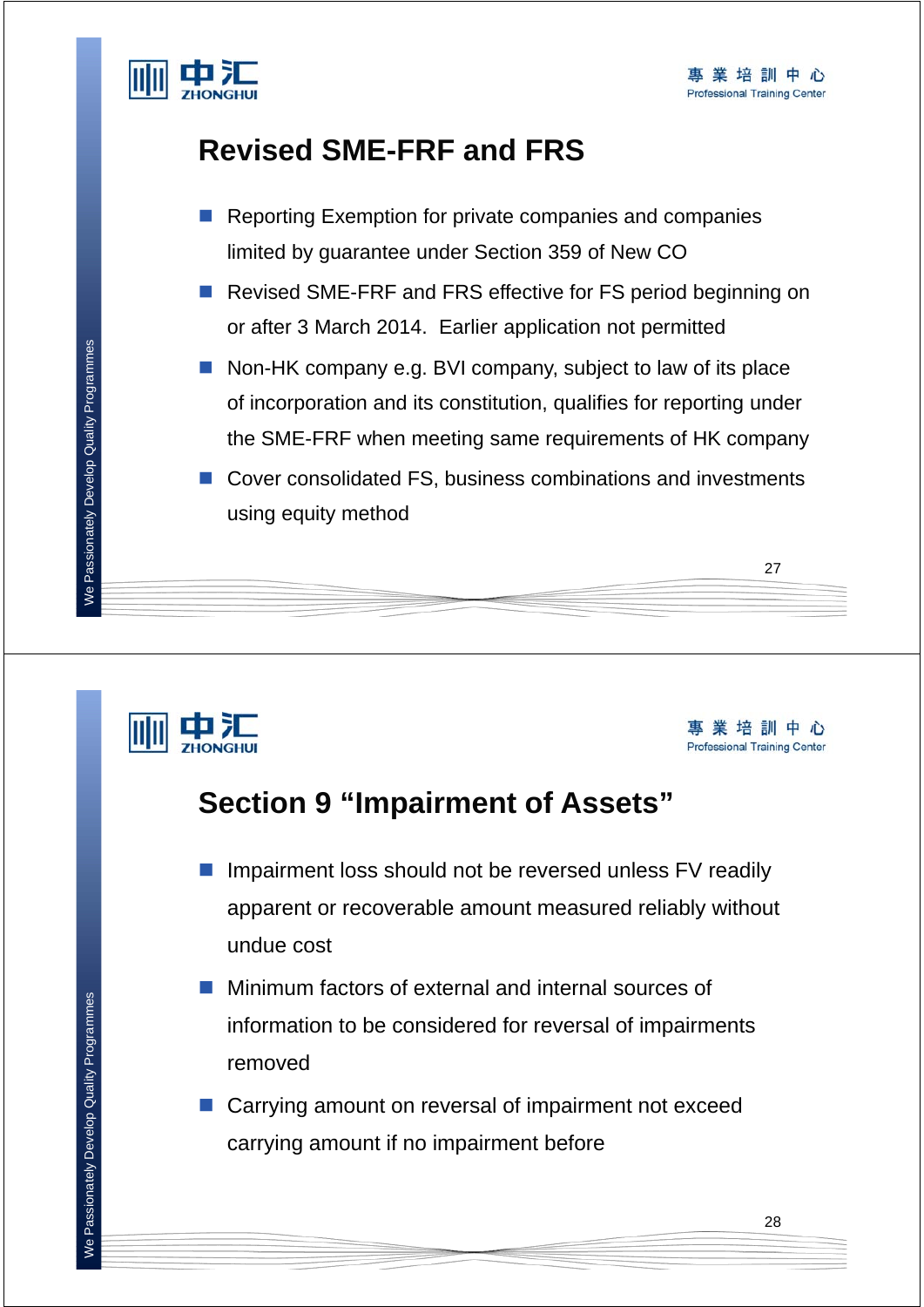

- Goodwill allocated to component benefit from goodwill
- At end of each period, assess whether any indication of impairment
- $\blacksquare$  If indication of goodwill impairment, follow two-step process
- $\blacksquare$  Step 1:
	- **EXECUTE:** measure recoverable amount of component including goodwill
	- **compare recoverable amount with carrying amount**
	- **•** recognise shortfall as impairment loss in accordance with Step 2  $_{29}$

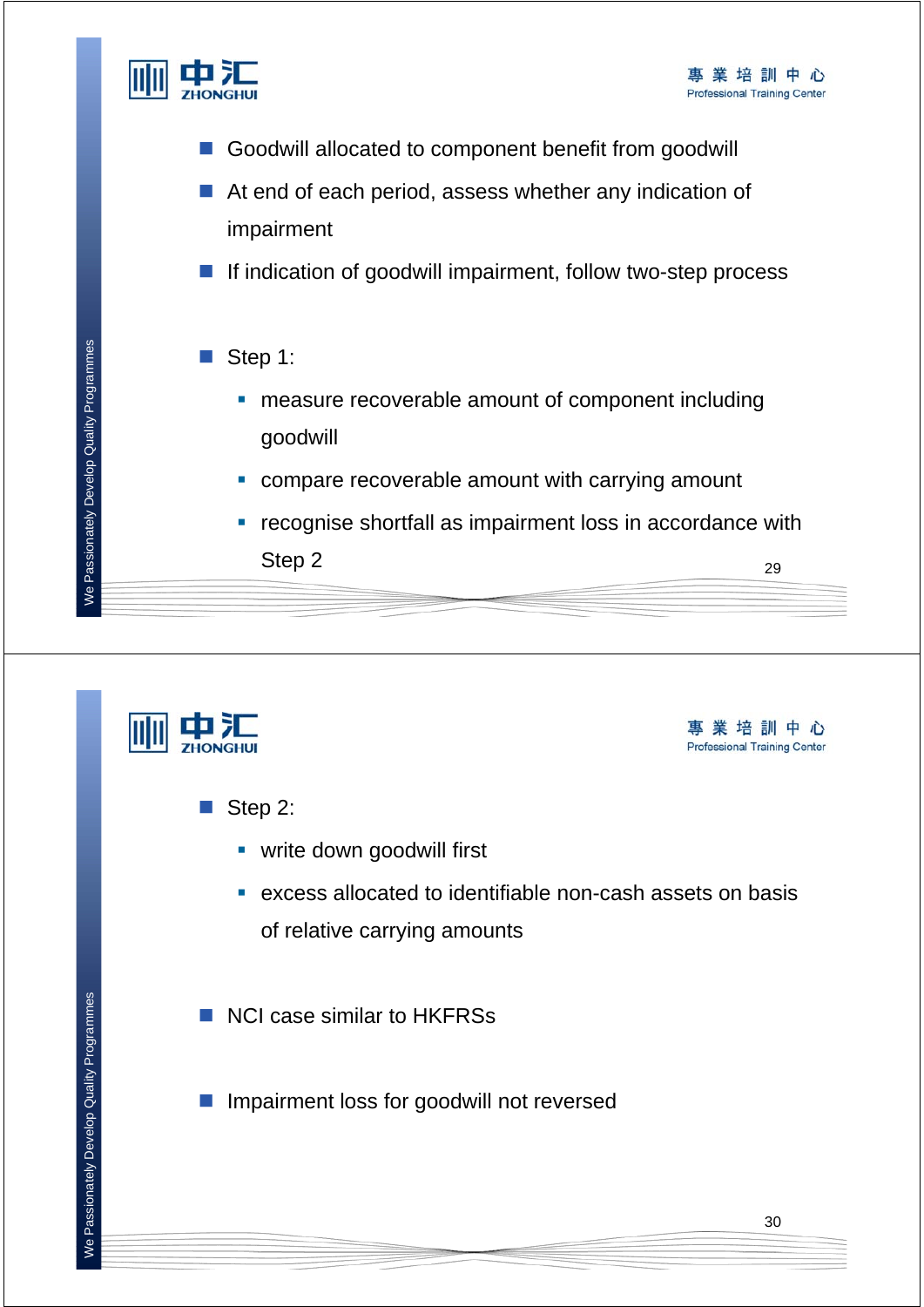



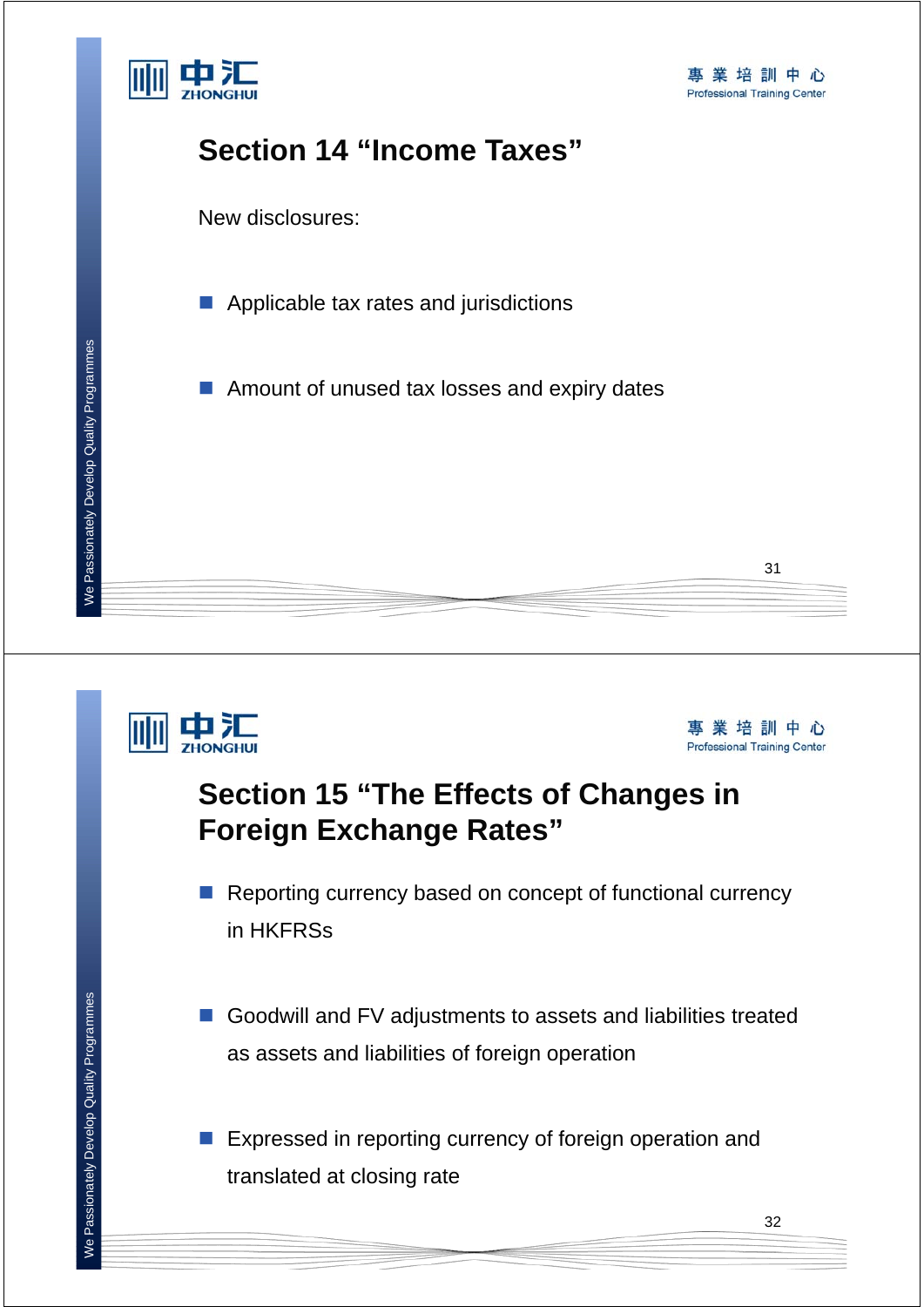

事業培訓中心 **Professional Training Center** 

### **Section 18 "Business Combinations and Goodwill"**

- If business combination under common control not accounted for in accordance with this section, accounted for in accordance with one of followings:
	- Merger accounting in accordance with AG 5
	- At book values as stated in FS of acquired entity or in FS of previous parent

■ All business combinations accounted for by purchase method





- Other costs recognised as expenses
- Adjustment to contingent consideration included in cost if probable and measured reliably
- 34 After acquisition date, changes if new information about facts and circumstances existed at acquisition date within 12 months after acquisition date or to correct an error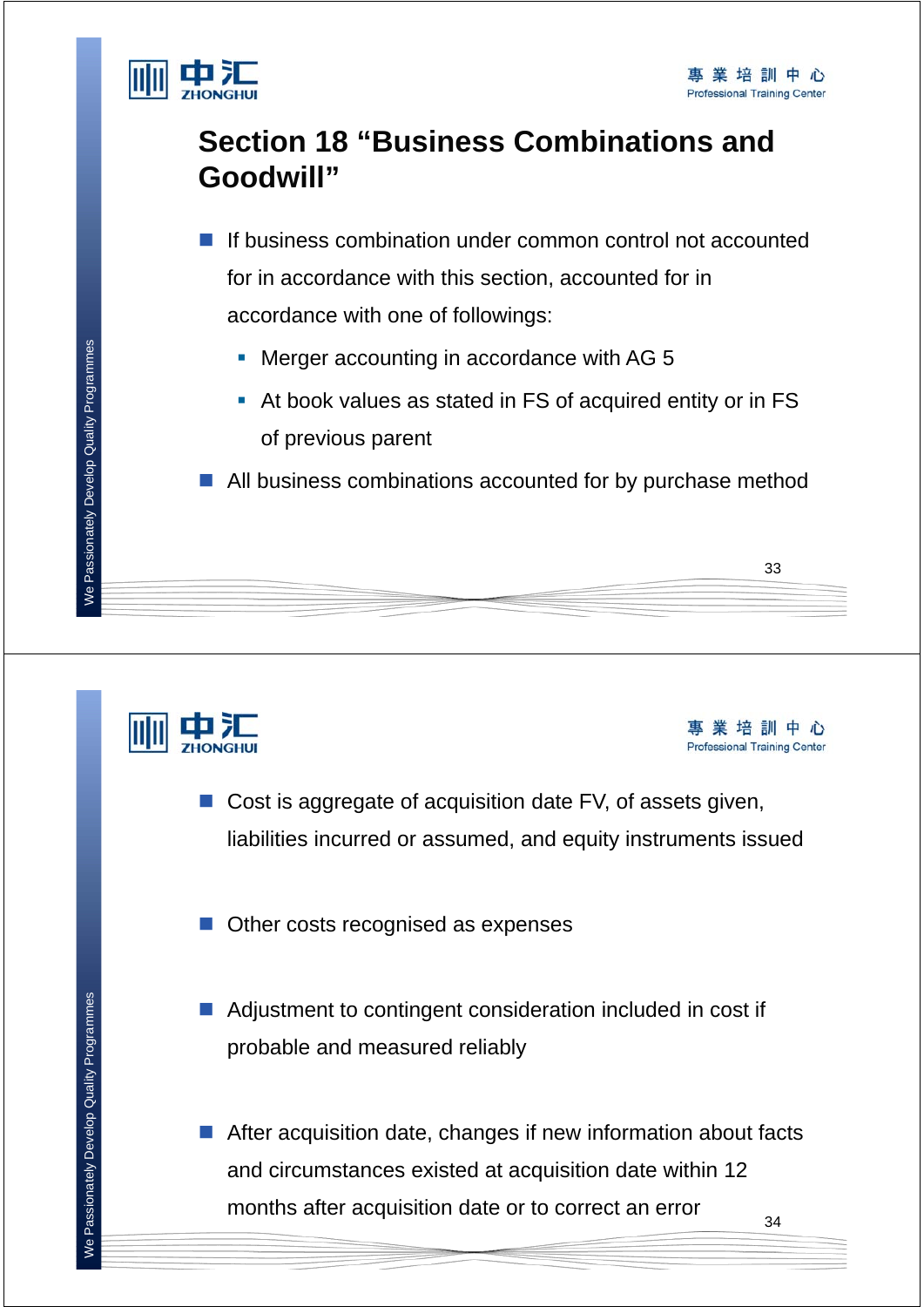



- Allocate cost to acquiree's identifiable assets and liabilities at their acquisition date FV
- Difference between cost and net FV of assets and liabilities accounted for as goodwill or gain on a bargain purchase, similar to HKFRSs
- Recognise intangible asset if FV readily apparent or otherwise measured reliably without undue cost or effort
- Goodwill subsequently at cost less amortisation and impairment





35

- Goodwill amortised on systematic basis with rebuttable presumption of not exceeding 5 years
- Amortisation method reflects pattern in which future economic benefits arising from goodwill expected to be consumed
- If pattern cannot be determined reliably, straight-line method
- Amortisation period and method reviewed at least at end of each year if useful life exceeds 5 years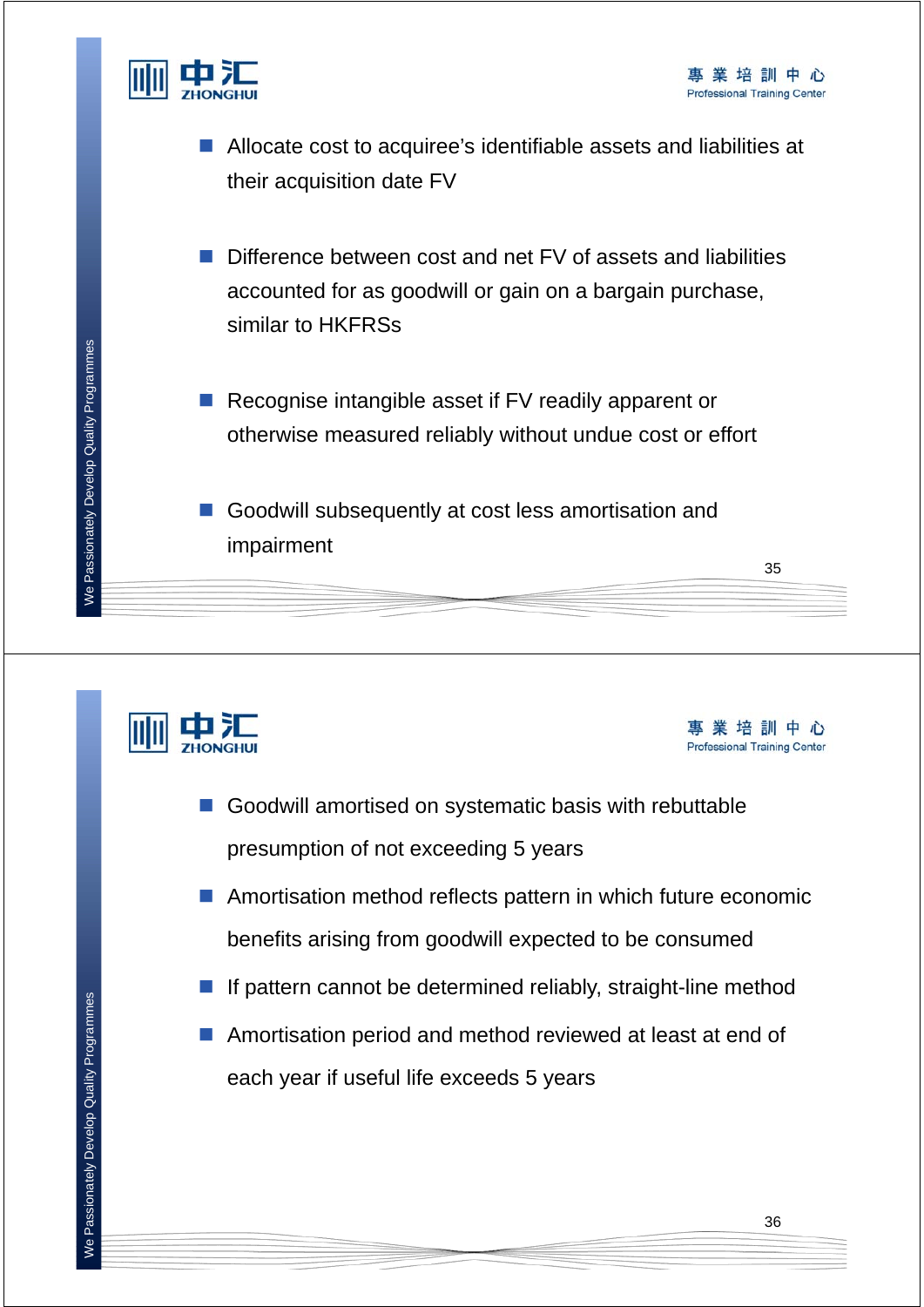

### **Section 19 "Consolidated and Company-Level Financial Statements"**

Parent at end of year required to present consolidated FS except:

- wholly-owned subsidiary of another entity; or
- partially-owned subsidiary;
	- at least 6 months before year end, directors notify members in writing not to prepare consolidated FS, and notification not relate to any other year; and
	- no member object 3 months before year end
- $\blacksquare$  all subsidiaries qualify for exclusion  $37$





- Parent exempt from preparing consolidated FS need to prepare company-level FS. Investments in subsidiaries, associates and joint ventures using cost model
- All subsidiaries consolidated except:
	- **their exclusion not material; or**
	- **their inclusion would involve expense and delay out of** proportion to the value to members of company

 $\blacksquare$  Members be informed in writing and not object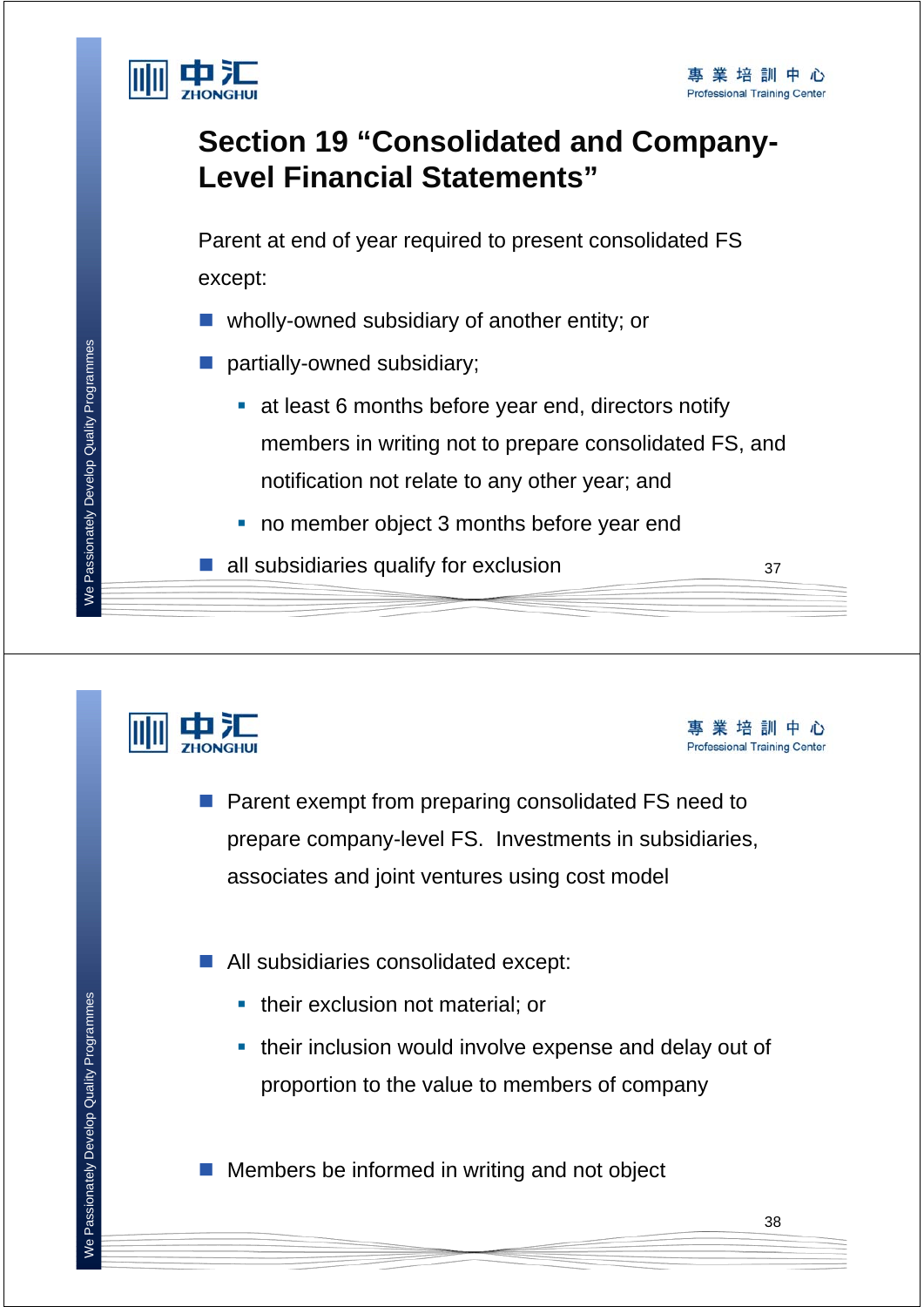

- **Notification must:** 
	- state which year (not more than one);
	- **specify subsidiaries excluded; and**
	- state directors' reasons
- $\blacksquare$  In case needs shareholder approval for reporting exemption, notification included together and subject to same approval and objection processes
- Notification sent before date of approval of FS and allow members no less than one month to raise objections, unless all members agree
- no member object

事業培訓中心 **Professional Training Center** 

39

- Subsidiary is entity controlled by parent
- Control is power to govern financial and operating policies so as to obtain benefits from its activities
- Consolidation procedures similar to HKFRSs
- Gain or loss on disposal of subsidiaries includes exchange differences except undue cost or effort is needed
- Carrying amount of any investment retained in former subsidiary regarded as cost of investment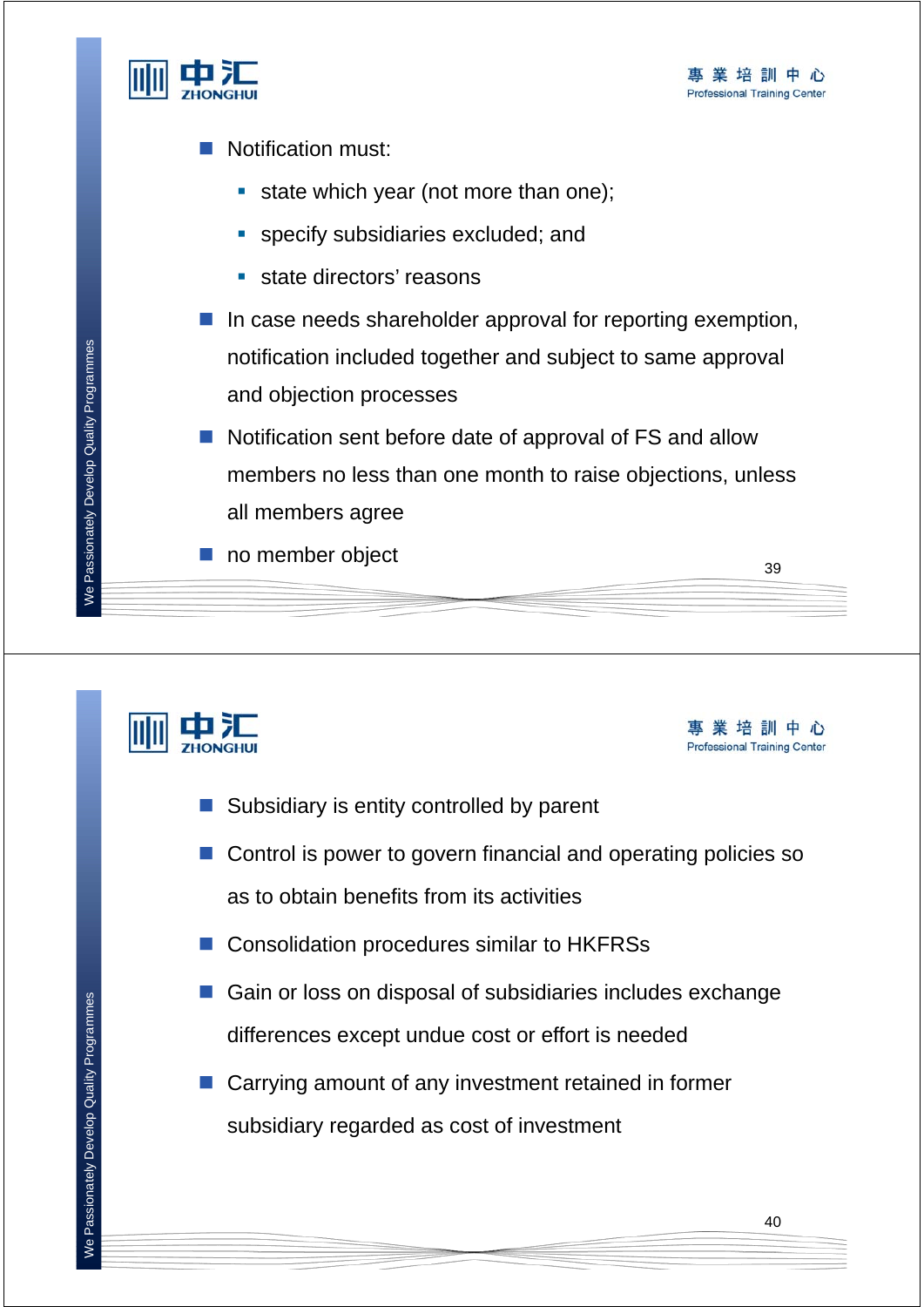

### **Section 20 "Investments in Associates"**

■ Concept of significant influence similar to HKFRSs

■ Accounting policy choice:

- cost model
- **equity method**
- Equity method similar to HKFRSs

中汇

事業培訓中心 **Professional Training Center** 

41

### **Section 21 "Interests in Joint Ventures and Other Forms of Joint Arrangements"**

- A joint venture is contractual arrangement through separate entity and subject to joint control
- Concept of joint control similar to HKFRSs
- Accounting policy choice:
	- cost model.
	- **equity method**
- Equity method similar to HKFRSs

We Passionately Develop Quality Programmes

We Passionately Develop Quality Programmes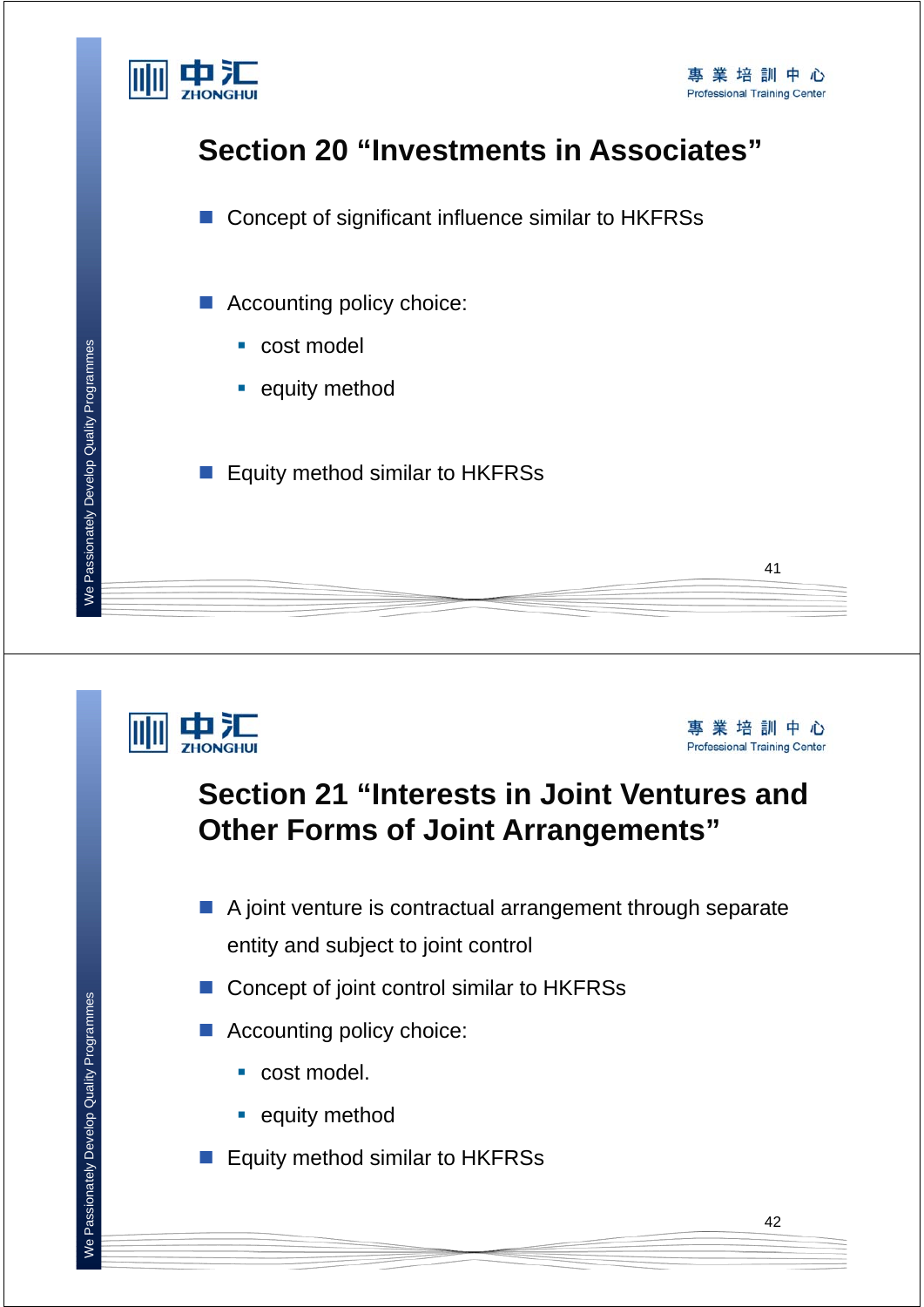

### **Section 22 "Cash Flow Statement (optional)"**

- Not required to include cash flow statement
- $\blacksquare$  If voluntarily includes cash flow statement, follow requirements of this section
- Requirements similar to those in HKFRSs



事業培訓中心 **Professional Training Center** 

43

### **Appendices**

- Guidance on determining agent or principal and same as HKAS 18
- $\blacksquare$  Illustrative example of measuring and recognising impairment allocation when NCI
- $\blacksquare$  Table of non-exempt disclosure requirements in notes to FS using Revised SME-FRS
- **Illustrative company-level FS amended**
- New illustrative consolidated FS